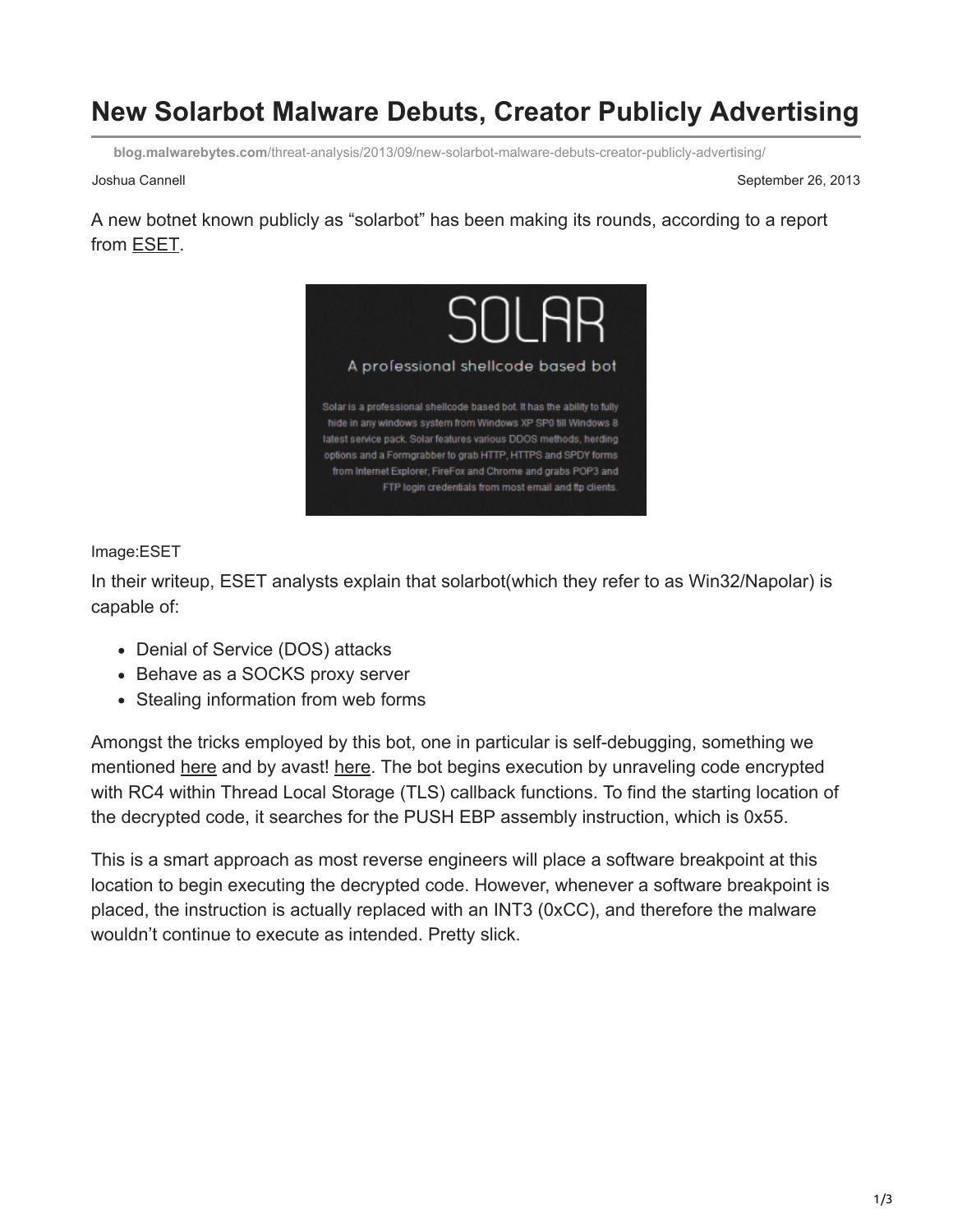

Solarbot looking for "PUSH EBP" (0x55)

It's currently undetermined how the bot spreads, but researchers at ESET believe it's likely spread through Facebook, based on its ability to steal login credentials.

In addition, the bot's creator had been publicly advertising the malware on the web, before the site was taken down just recently. The bot supports multiple plugins (must be written in Delphi), and even makes some references to TOR configuration files.

TOR has seen a lot of publicity lately, after a sudden surge in traffic occured earlier this month, [believed to be caused by the Mevade/SBC botnet](http://blog.malwarebytes.org/whats-in-the-news/2013/09/sbc-botnet-to-blame-for-tor-traffic-surge/). Perhaps we will see even more malware use TOR to route traffic to C2 servers in the coming future.

We'll continue to keep you updated with any unique findings on the solarbot malware. As a closing note, users of Malwarebytes Anti-Malware are protected from known solarbot variants, detected as **Malware.Packer.SB**.